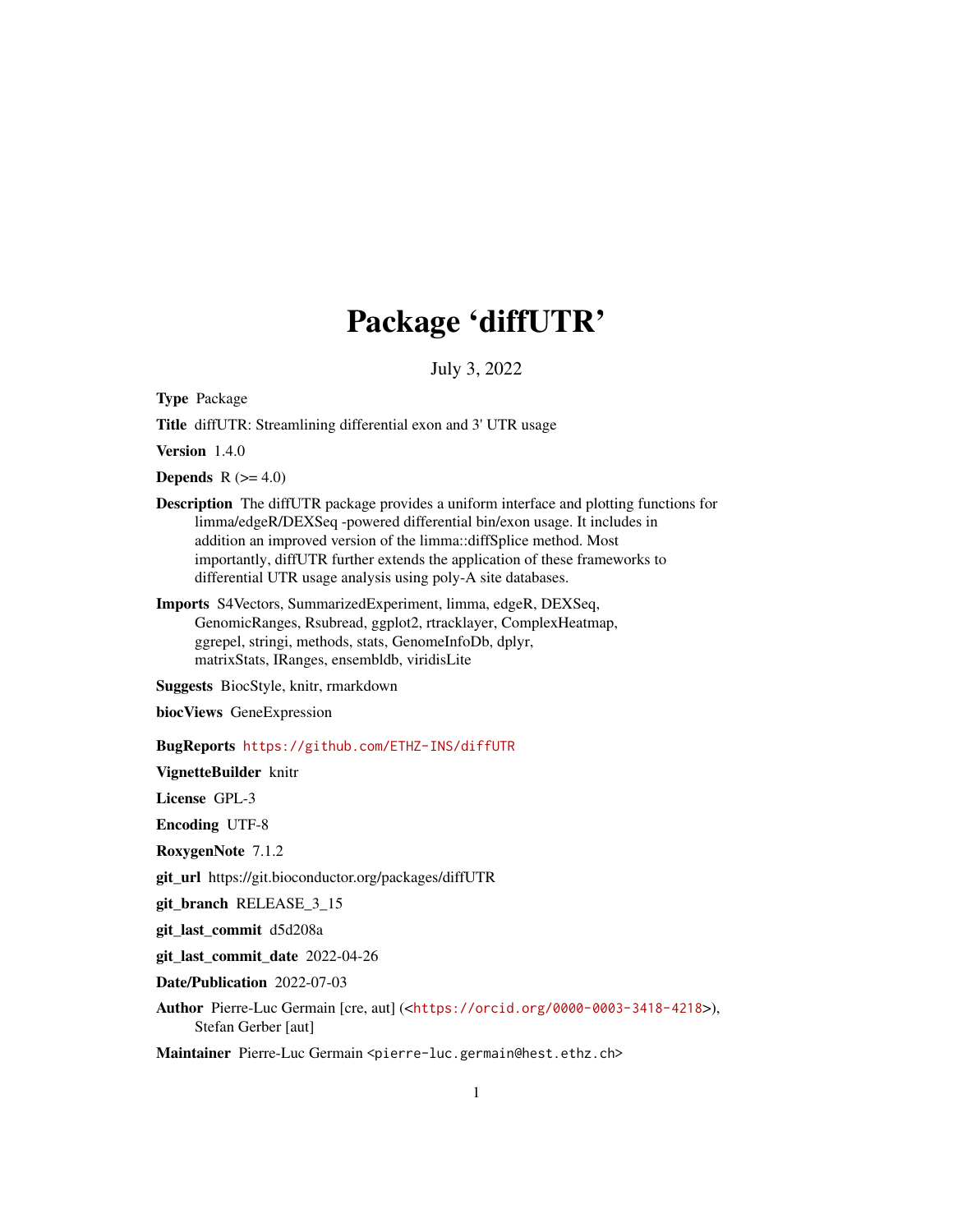# <span id="page-1-0"></span>R topics documented:

| example_gene_annotation $\ldots \ldots \ldots \ldots \ldots \ldots \ldots \ldots \ldots \ldots \ldots \ldots$ |  |
|---------------------------------------------------------------------------------------------------------------|--|
|                                                                                                               |  |
|                                                                                                               |  |
|                                                                                                               |  |
|                                                                                                               |  |
|                                                                                                               |  |
|                                                                                                               |  |
|                                                                                                               |  |

#### **Index** 2008 **[14](#page-13-0)**

addNormalizedAssays *addNormalizedAssays*

# Description

addNormalizedAssays

# Usage

```
addNormalizedAssays(se, readLength = 50L)
```
# Arguments

| -se        | A bin-wise 'SummarizedExperiment' as produced by countFeatures |
|------------|----------------------------------------------------------------|
| readLength | Used as a minimum width to estimate read density (default 50). |

#### Value

The 'se' object with populated 'logcpm' and 'logNormDensity' assays.

```
data(example_bin_se)
example_bin_se <- addNormalizedAssays(example_bin_se)
```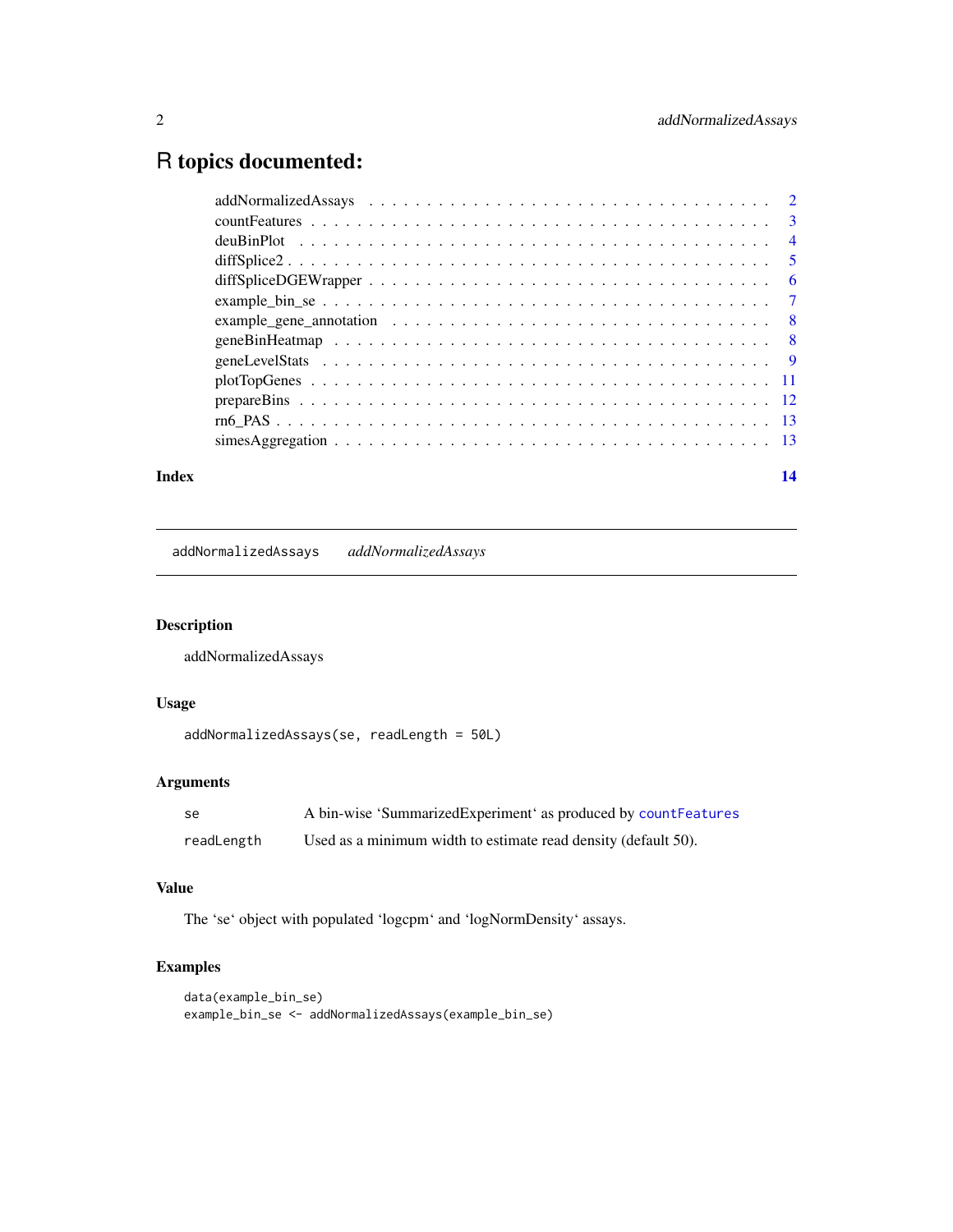<span id="page-2-1"></span><span id="page-2-0"></span>countFeatures *countFeatures*

#### Description

countFeatures

# Usage

```
countFeatures(
  bamfiles,
  bins,
  strandSpecific = 0,
  readLength = 50L,
  allowMultiOverlap = TRUE,
  inclNormalized = TRUE,
  tmpDir = tempdir(),
  ...
\mathcal{L}
```
#### Arguments

| bamfiles          | A vector of paths to bam files                                                                |  |
|-------------------|-----------------------------------------------------------------------------------------------|--|
| bins              | A GRanges of bins in which to count reads (or path to a rds file containing such<br>an object |  |
|                   | strandSpecific Passed to 'Rsubread::featureCounts'                                            |  |
| readLength        | Used as a minimum width to estimate read density.                                             |  |
| allowMultiOverlap |                                                                                               |  |
|                   | Passed to 'Rsubread::featureCounts'                                                           |  |
|                   | inclNormalized Logical; whether to include normalized assays (needed for plotting)            |  |
| tmpDir            | Passed to 'Rsubread::featureCounts'                                                           |  |
| .                 | Passed to 'Rsubread::featureCounts'                                                           |  |

#### Value

A [RangedSummarizedExperiment-class](#page-0-0)

```
data("example_gene_annotation", package="diffUTR")
bins <- prepareBins(example_gene_annotation)
bam_files <- list.files(system.file("extdata", package="diffUTR"),
                       pattern="bam$", full=TRUE)
# not run
# se <- countFeatures(bam_files, bins, verbose=FALSE)
```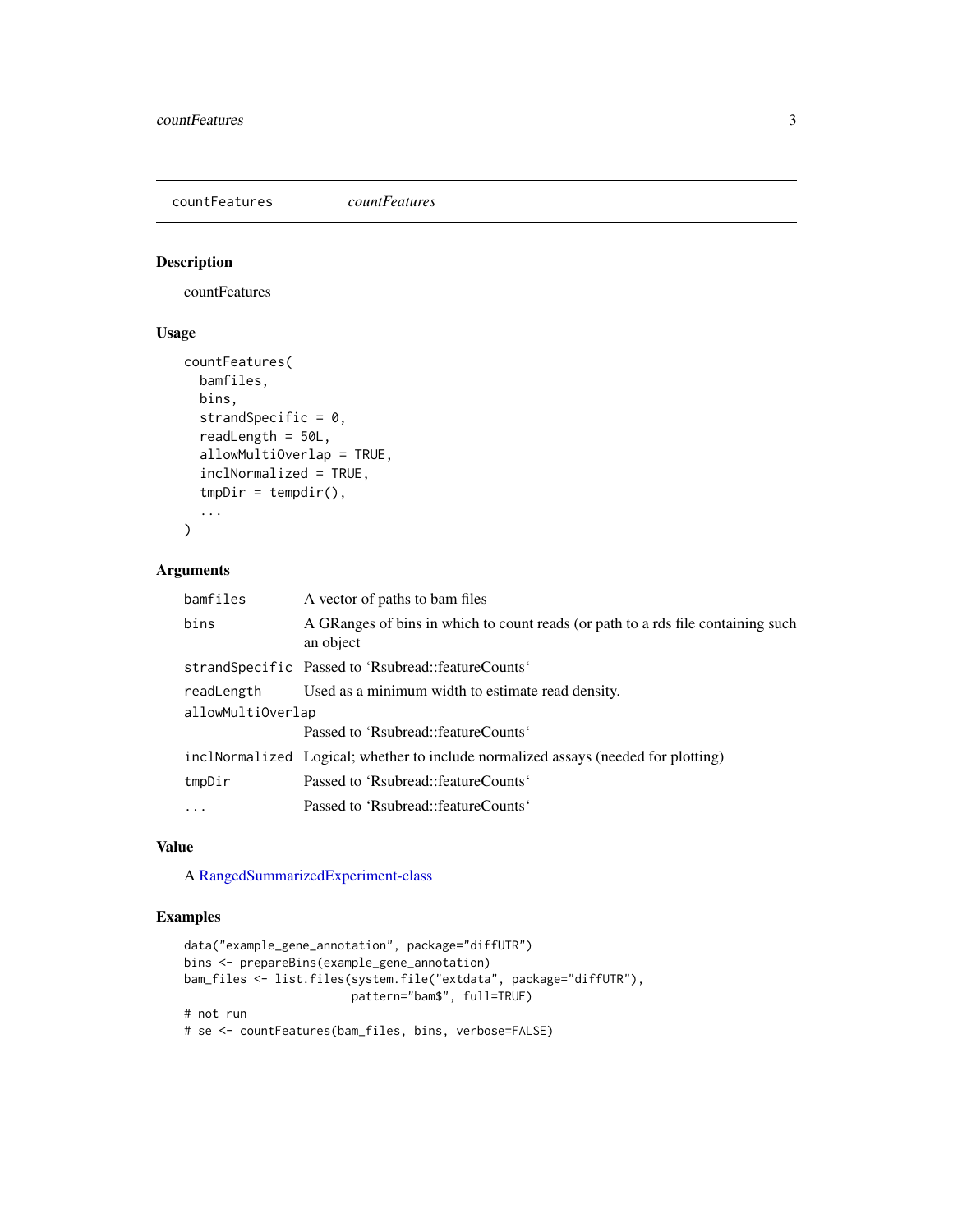<span id="page-3-0"></span>deuBinPlot *deuBinPlot*

# Description

deuBinPlot

# Usage

```
deuBinPlot(
  se,
  gene,
  type = c("summary", "condition", "sample"),
  intronSize = 2,
 exonSize = c("sqrt", "linear", "log"),
 y = NULL,condition = NULL,
 size = "type",
 lineSize = 1,
  colour = NULL,
 alpha = NULL,
 removeAmbiguous = TRUE,
 minDensityRatio = 0.1
\mathcal{L}
```
# Arguments

| se         | A bin-wise SummarizedExperiment as produced by countFeatures and includ-<br>ing bin-level tests (i.e. having been passed through one of the DEU wrappers<br>such as diffSpliceWrapper or DEXSeqWrapper) |  |
|------------|---------------------------------------------------------------------------------------------------------------------------------------------------------------------------------------------------------|--|
| gene       | The gene of interest                                                                                                                                                                                    |  |
| type       | Either 'summary' (plot DEU summary), 'sample' (plot sample-wise data), or<br>'condition' (plot data aggregate by condition)                                                                             |  |
| intronSize | Intron plot size. If $\leq$ = 3, intron size will be this fraction of the mean exon size.<br>If $>3$ , each intron will have the given size.                                                            |  |
| exonSize   | Scaling for exon sizes, either 'sqrt', 'log', or 'linear'.                                                                                                                                              |  |
| У          | Value to plot on the y-axis. If 'type="summary"', this should be a column of<br>'rowData(se)', otherwise should be an assay name of 'se'.                                                               |  |
| condition  | The colData column containing the samples' condition.                                                                                                                                                   |  |
| size       | rowData variable to use to determine the thickness of the bins.                                                                                                                                         |  |
| lineSize   | Size of the line connecting the bins. Use 'lineSize=0' to omit the line.                                                                                                                                |  |
| colour     | rowData variable to use to determine the colour of the bins. If 'type="condition"',<br>can also be "condition"; if 'type="sample" can be any colData column.                                            |  |
| alpha      | Alpha level, passed to ggplot.                                                                                                                                                                          |  |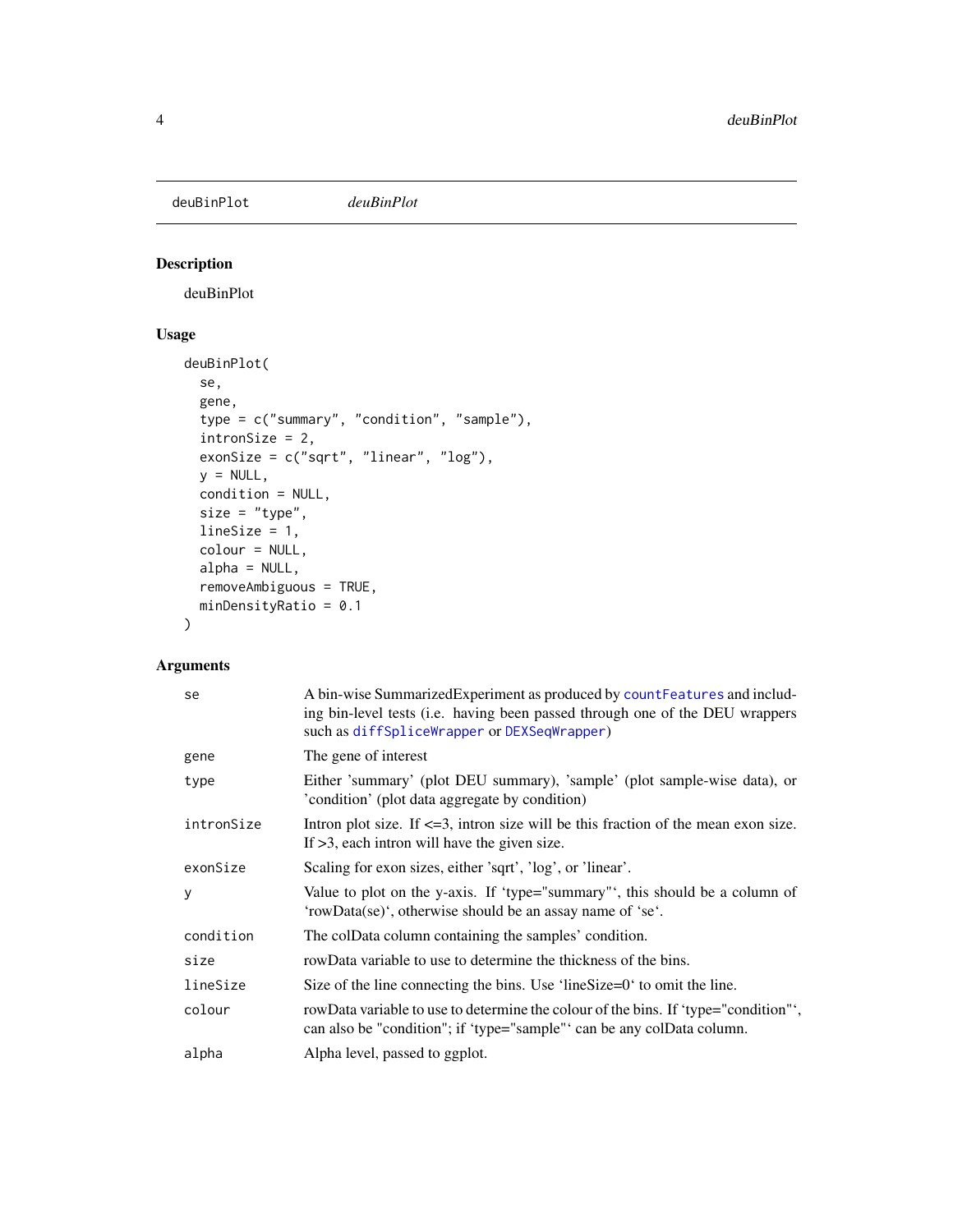# <span id="page-4-0"></span>diffSplice2 5

removeAmbiguous Logical; whether to remove bins that are gene-ambiguous (i.e. overlap multiple

genes).

#### minDensityRatio

Minimum ratio of read density (with respect to the gene's average) for a bin to be plotted.

#### Value

A ggplot object

#### Examples

```
data(example_bin_se)
se <- diffSpliceWrapper(example_bin_se, ~condition)
deuBinPlot(se, "Jund")
```
<span id="page-4-1"></span>diffSplice2 *diffSplice2*

#### Description

This is a small improvement to the [diffSplice](#page-0-0) function written by Gordon Smyth and Charity Law.

#### Usage

```
diffSplice2(fit, geneid, exonid = NULL, robust = FALSE, verbose = TRUE)
```
# Arguments

| fit     | an MArrayLM-class fitted model object produced by lmFit or 'contrasts.fit',<br>with rows corresponding to exons.             |
|---------|------------------------------------------------------------------------------------------------------------------------------|
| geneid  | gene identifiers (as in diffSplice)                                                                                          |
| exonid  | exon identifiers (as in diffSplice)                                                                                          |
| robust  | logical, should the estimation of the empirical Bayes prior parameters be robus-<br>tified against outlier sample variances? |
| verbose | logical, if TRUE will output some diagnostic information                                                                     |

### Value

An [MArrayLM-class](#page-0-0) object containing both exon level and gene level tests. Results are sorted by geneid and by exonid within gene.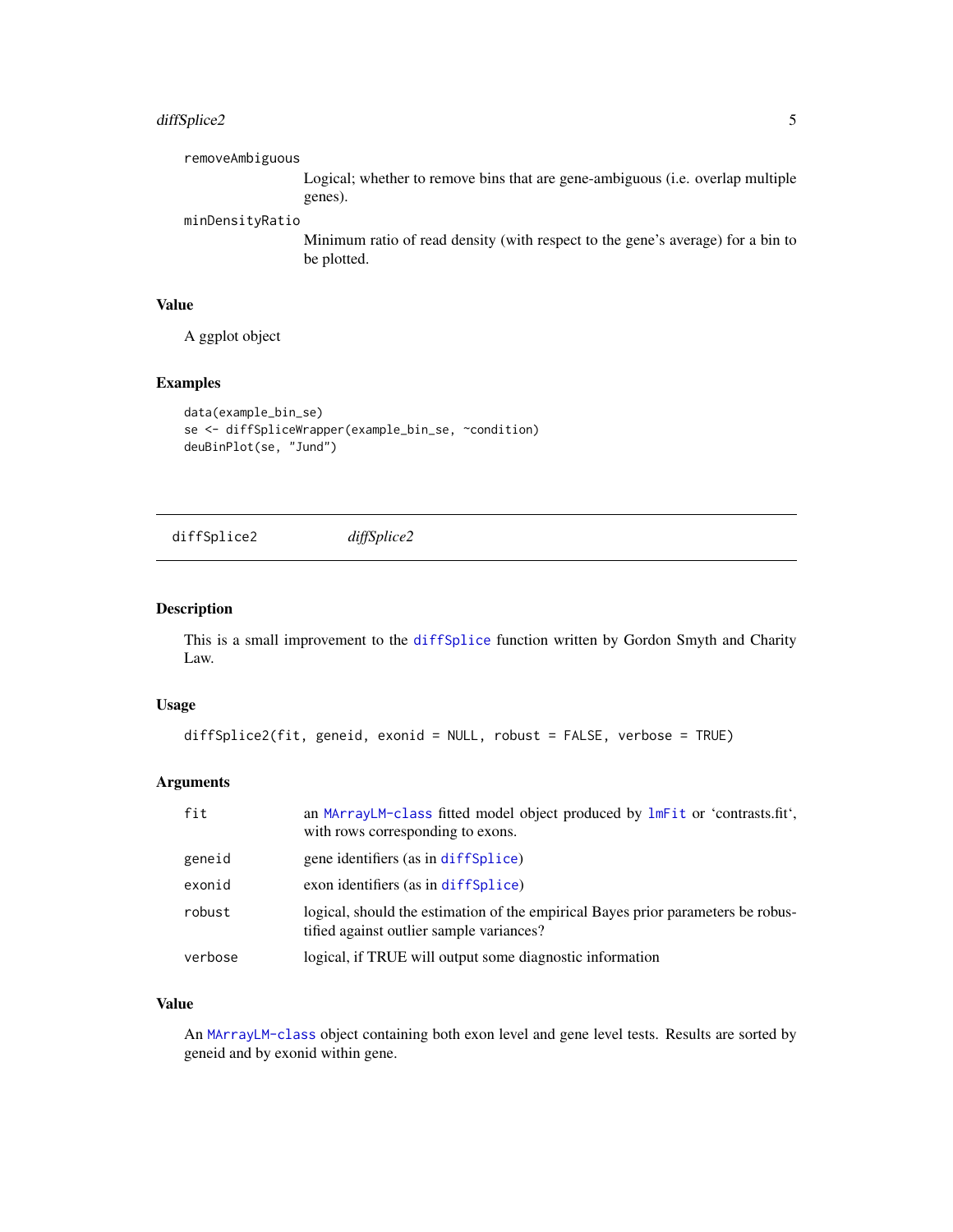#### Examples

```
library(SummarizedExperiment)
library(edgeR)
data(example_bin_se)
se <- example_bin_se
design <- model.matrix(~condition, data=as.data.frame(colData(se)))
dds <- calcNormFactors(DGEList(assays(se)$counts))
dds <- voom(dds, design)
dds <- lmFit(dds, design)
res <- diffSplice2(dds, geneid=rowData(se)$gene, exonid=row.names(se))
topSplice(res)
```
diffSpliceDGEWrapper *DEUwrappers*

# <span id="page-5-1"></span>Description

Wrappers around commonly-used DEU methods ([diffSpliceDGE](#page-0-0), [DEXSeq](#page-0-0) and an improved version of [diffSplice](#page-0-0)

#### Usage

```
diffSpliceDGEWrapper(
  se,
  design,
  coef = NULL,
  OLE = TRUE,
  robust = TRUE,countFilter = TRUE,
  excludeTypes = NULL
\lambdadiffSpliceWrapper(
  se,
  design,
  coef = NULL,
  robust = TRUE,improved = TRUE,countFilter = TRUE,
  excludeTypes = NULL
\mathcal{L}DEXSeqWrapper(
  se,
  design = ~sample + exon + condition:exon,
  reducedModel = \texttt{~sample + exon},
  excludeTypes = NULL,
```
<span id="page-5-0"></span>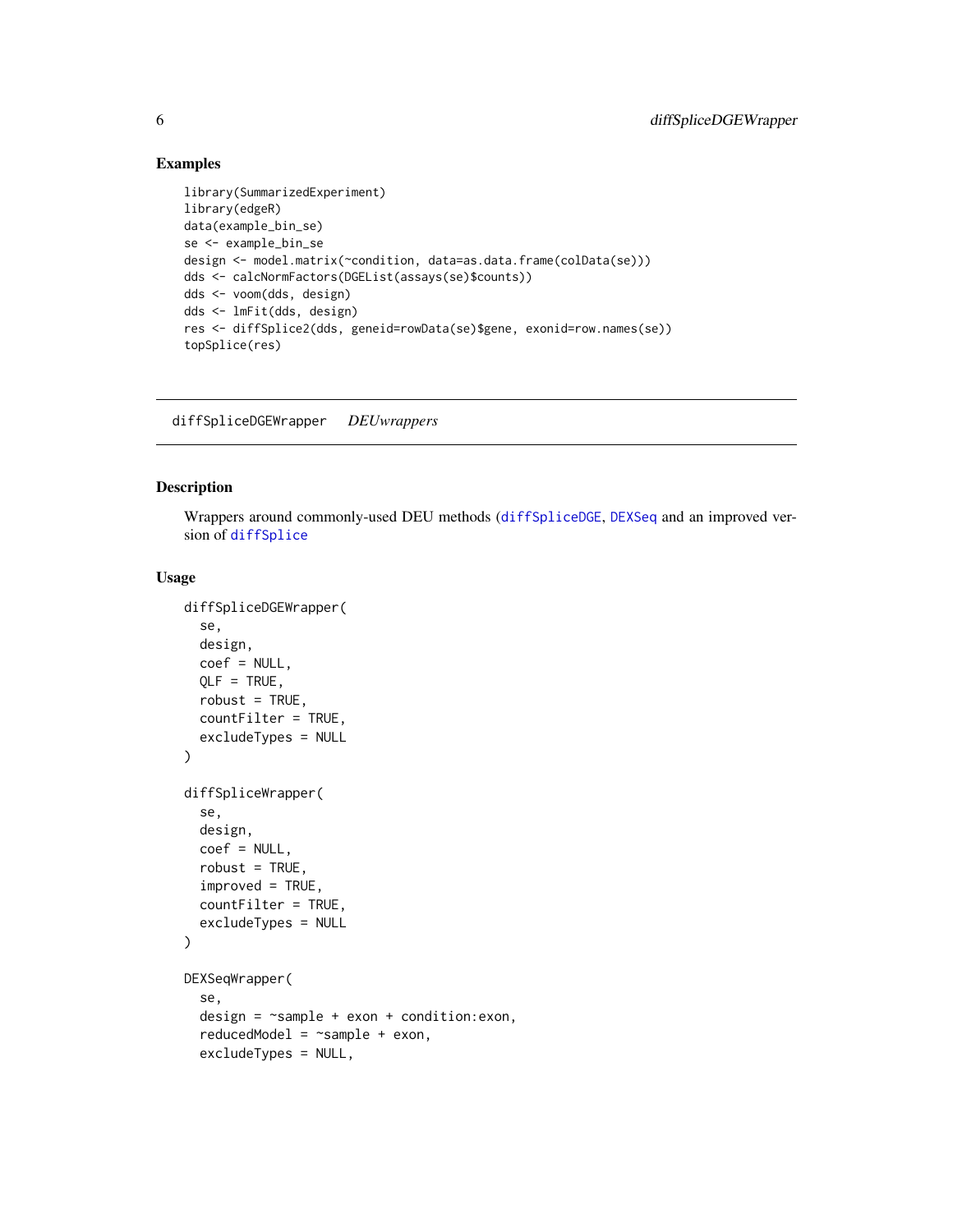<span id="page-6-0"></span>...  $\mathcal{L}$ 

#### Arguments

| se           | A bin-wise Summarized Experiment as produced by count Features                                                                                                                                                                        |  |
|--------------|---------------------------------------------------------------------------------------------------------------------------------------------------------------------------------------------------------------------------------------|--|
| design       | A formula (using columns of 'colData(se)') or (for 'diffSpliceWrapper' or 'diff-<br>SpliceDGEWrapper' only) a model.matrix.                                                                                                           |  |
| coef         | The coefficient to be tested (ignored for 'DEXSeqWrapper').                                                                                                                                                                           |  |
| QLF          | Logical; whether to use edgeR's quasi-likelihood negative binomial (applicable<br>only to 'diffSpliceDGEWrapper').                                                                                                                    |  |
| robust       | Logical; whether to use robust fitting for the dispersion trend (ignored for 'DEXSe-<br>qWrapper <sup>'</sup> ).                                                                                                                      |  |
| countFilter  | Logical; whether to filter out low-count bins (ignored for 'DEXSeqWrapper').                                                                                                                                                          |  |
| excludeTypes | A vector of bin types to ignore for testing. To test for any kind of differential us-<br>age, leave empty. To test for differential UTR usage, use 'excludeTypes=c("CDS","non-<br>coding")' (or see geneLevelStats for more options). |  |
| improved     | Logical; whether to use diffSplice2 instead of the original diffSplice (de-<br>fault TRUE).                                                                                                                                           |  |
| reducedModel | A reduced formula (applicable only to 'DEXSeqWrapper').                                                                                                                                                                               |  |
| $\cdots$     | Further arguments (passed to 'testForDEU' and 'estimateExonFoldChanges')<br>of 'DEXSeq'. Can for instance be used to enable multithreading, by passing<br>'BPPARAM=BiocParallel::MulticoreParam(ncores)'.                             |  |

# Value

The 'se' object with additional rowData columns contain bin (i.e. exon) -level statistics, and a metadata slot containing gene level p-values.

### Examples

```
library(SummarizedExperiment)
data(example_bin_se)
se <- diffSpliceWrapper(example_bin_se, ~condition)
head(rowData(se))
```
example\_bin\_se *Example bin-level 'RangedSummarizedExperiment'*

### Description

An object produced by [countFeatures](#page-2-1) containing small subset of genes from mouse hippocampal slices undergoing Forskolin-induced long-term potentiation (GSE84643).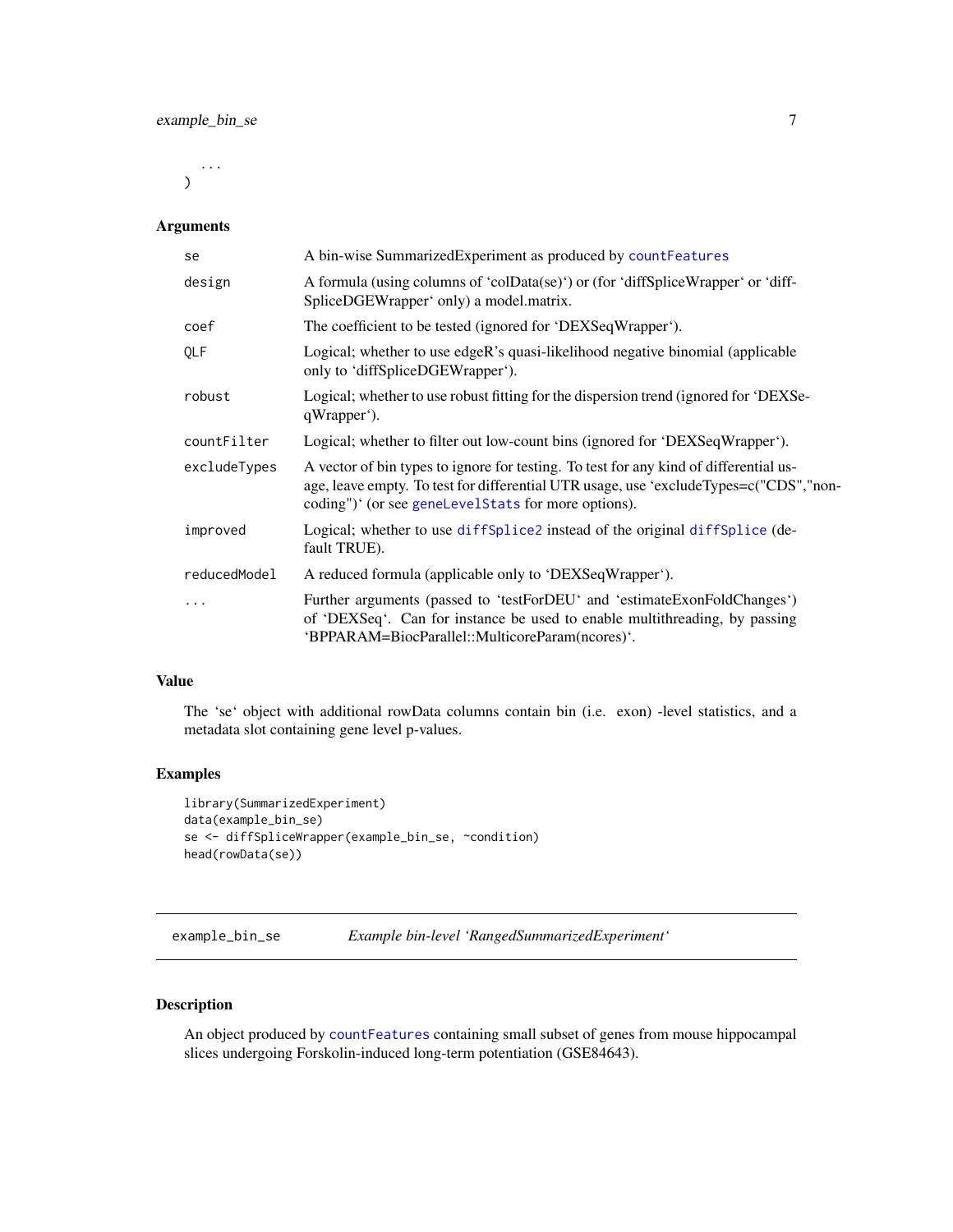#### <span id="page-7-0"></span>Value

a 'RangedSummarizedExperiment'

#### References

<https://www.nature.com/articles/s41598-017-17407-w>

example\_gene\_annotation

*Example gene annotation*

# Description

An example gene annotation containing only a small subset of mouse genes.

### Value

a 'GRanges' object

geneBinHeatmap *geneBinHeatmap*

#### Description

A wrapper around 'ComplexHeatmap'.

#### Usage

```
geneBinHeatmap(
  se,
 gene,
 what = NULL,anno_rows = c("type", "logWidth", "meanLogDensity", "log10PValue", "geneAmbiguous"),
  anno_columns = c(),
  anno_colors = list(),
  removeAmbiguous = FALSE,
 merge_legends = TRUE,
  cluster_columns = FALSE,
 minDensityRatio = 0.1,
  left_annotation = NULL,
  top_annotation = NULL,
  ...
\mathcal{L}
```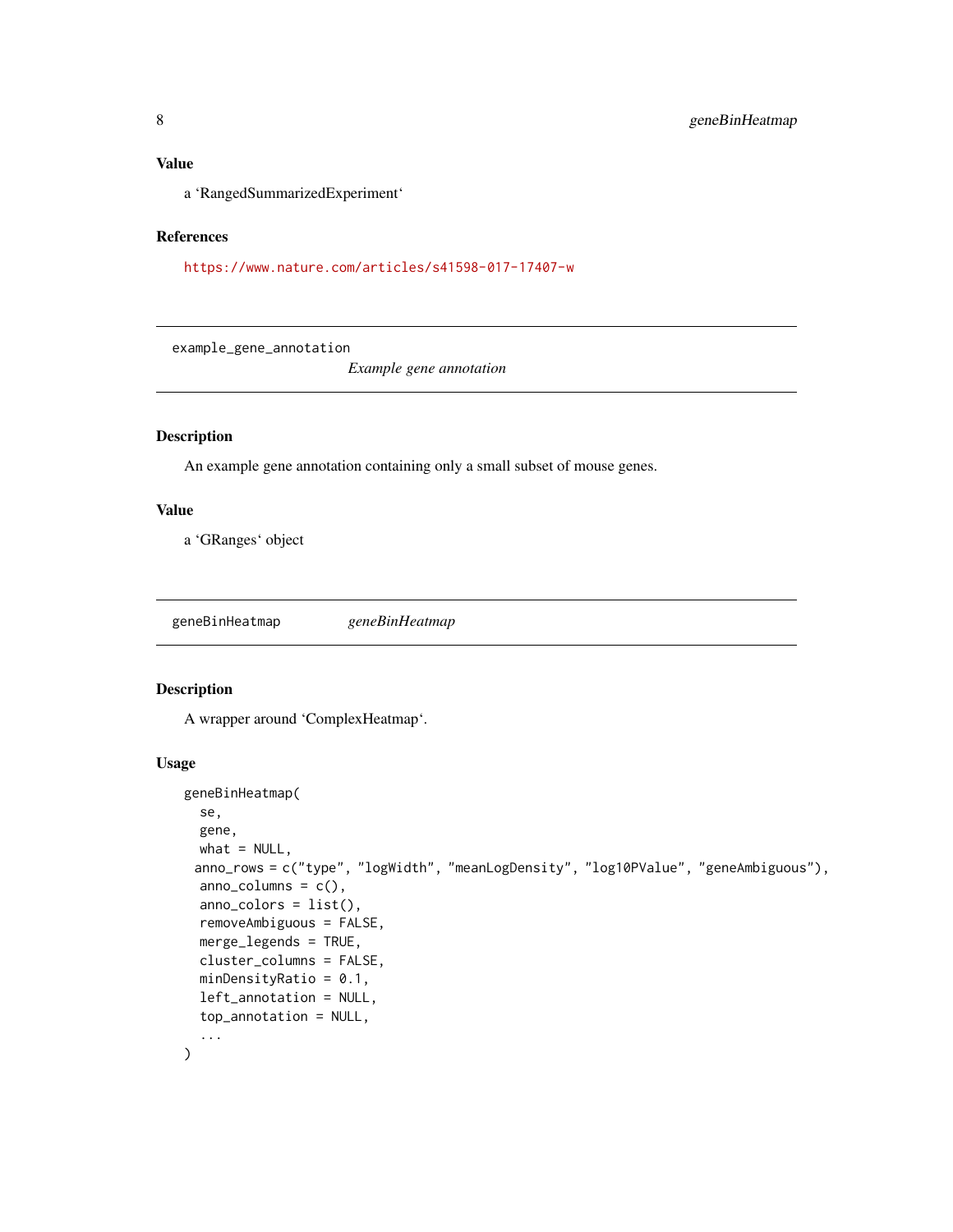# <span id="page-8-0"></span>geneLevelStats 9

# Arguments

| se              | A bin-wise SummarizedExperiment as produced by countFeatures                                                                                                                             |  |
|-----------------|------------------------------------------------------------------------------------------------------------------------------------------------------------------------------------------|--|
| gene            | The gene of interest                                                                                                                                                                     |  |
| what            | Type of values (i.e. assay) to plot                                                                                                                                                      |  |
| anno_rows       | Row annotation columns (i.e. columns of 'rowData(se)') to plot                                                                                                                           |  |
| anno_columns    | Column annotation columns (i.e. columns of 'colData(se)') to plot                                                                                                                        |  |
| anno_colors     | Annotation colors, as a list named with the row/column annotations, see 'SingleAnnotation'<br>for details. Ignored if 'left_annotation' and/or 'top_annotation' are given di-<br>rectly. |  |
| removeAmbiguous |                                                                                                                                                                                          |  |
|                 | Logical; whether to remove bins that are gene-ambiguous (i.e. overlap multiple<br>genes).                                                                                                |  |
| merge_legends   | Logical; whether to merge legends. This effectively calls 'draw(, merge_legends=TRUE)'<br>around the heatmap.                                                                            |  |
| cluster columns |                                                                                                                                                                                          |  |
|                 | Logical; whether to cluster columns (passed to Heatmap)                                                                                                                                  |  |
| minDensityRatio |                                                                                                                                                                                          |  |
|                 | Minimum ratio of read density (with respect to the gene's average) for a bin to<br>be plotted.                                                                                           |  |
| left_annotation |                                                                                                                                                                                          |  |
|                 | Passed to Heatmap, overrides 'anno_rows'.                                                                                                                                                |  |
|                 | top_annotation Passed to Heatmap, overrides 'anno columns'.                                                                                                                              |  |
| $\ddotsc$       | Passed to 'ComplexHeatmap' (see Heatmap)                                                                                                                                                 |  |
|                 |                                                                                                                                                                                          |  |

# Value

A [Heatmap](#page-0-0)

# Examples

```
data(example_bin_se)
se <- diffSpliceWrapper(example_bin_se, ~condition)
geneBinHeatmap(se, "Jund")
```
<span id="page-8-1"></span>geneLevelStats *geneLevelStats*

# Description

Aggregates bin-level statistics to the gene-level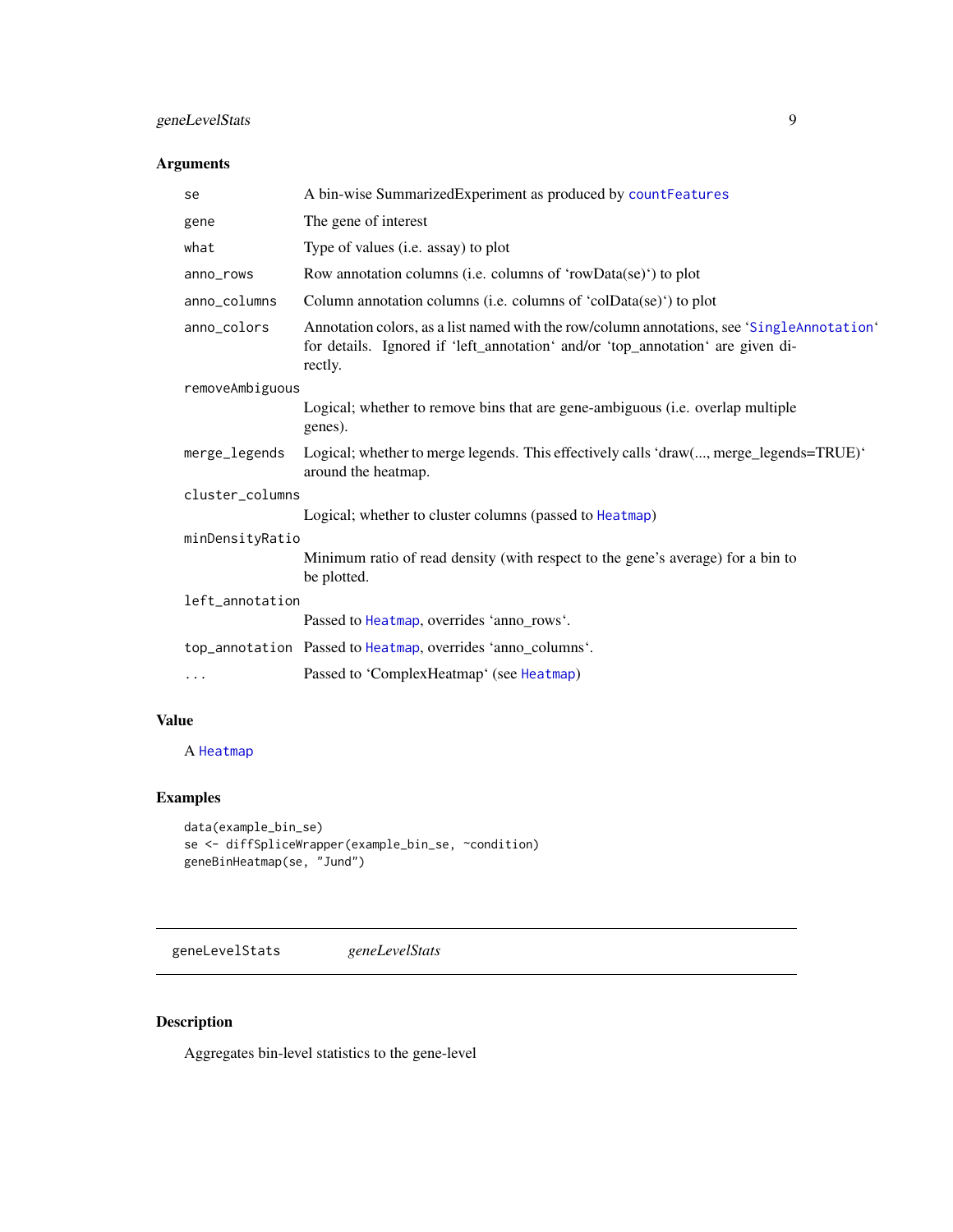# Usage

```
geneLevelStats(
  se,
 coef = NULL,
 excludeTypes = NULL,
  includeTypes = NULL,
  returnSE = TRUE,
  minDensityRatio = 0.1,
 minWidth = 20,excludeGeneAmbiguous = TRUE
)
```
# Arguments

| se                   | A 'RangedSummarizedExperiment' containing the results of one of the DEU<br>wrappers.            |  |
|----------------------|-------------------------------------------------------------------------------------------------|--|
| coef                 | The coefficients tested (if the model included more than one term).                             |  |
| excludeTypes         | Vector of bin types to exclude.                                                                 |  |
| includeTypes         | Vector of bin types to include (overrides 'excludeTypes')                                       |  |
| returnSE             | Logical; whether to return the updated 'se' object (default), or the gene-level<br>table.       |  |
| minDensityRatio      |                                                                                                 |  |
|                      | Minimum ratio of read density (with respect to the gene's average) for a bin to<br>be included. |  |
| minWidth             | Minimum bin width to include                                                                    |  |
| excludeGeneAmbiguous |                                                                                                 |  |
|                      | Logical; whether to exclude bins which are ambiguous (i.e. can be from differ-<br>ent genes)    |  |
|                      |                                                                                                 |  |

# Value

If 'returnSE=TRUE' (default), returns the 'se' object with an updated 'metadata(se)\$geneLevel' slot, otherwise returns the gene-level data.frame.

```
library(SummarizedExperiment)
data(example_bin_se)
se <- diffSpliceWrapper(example_bin_se, ~condition)
se <- geneLevelStats(se, includeTypes="3UTR")
head(metadata(se)$geneLevel)
```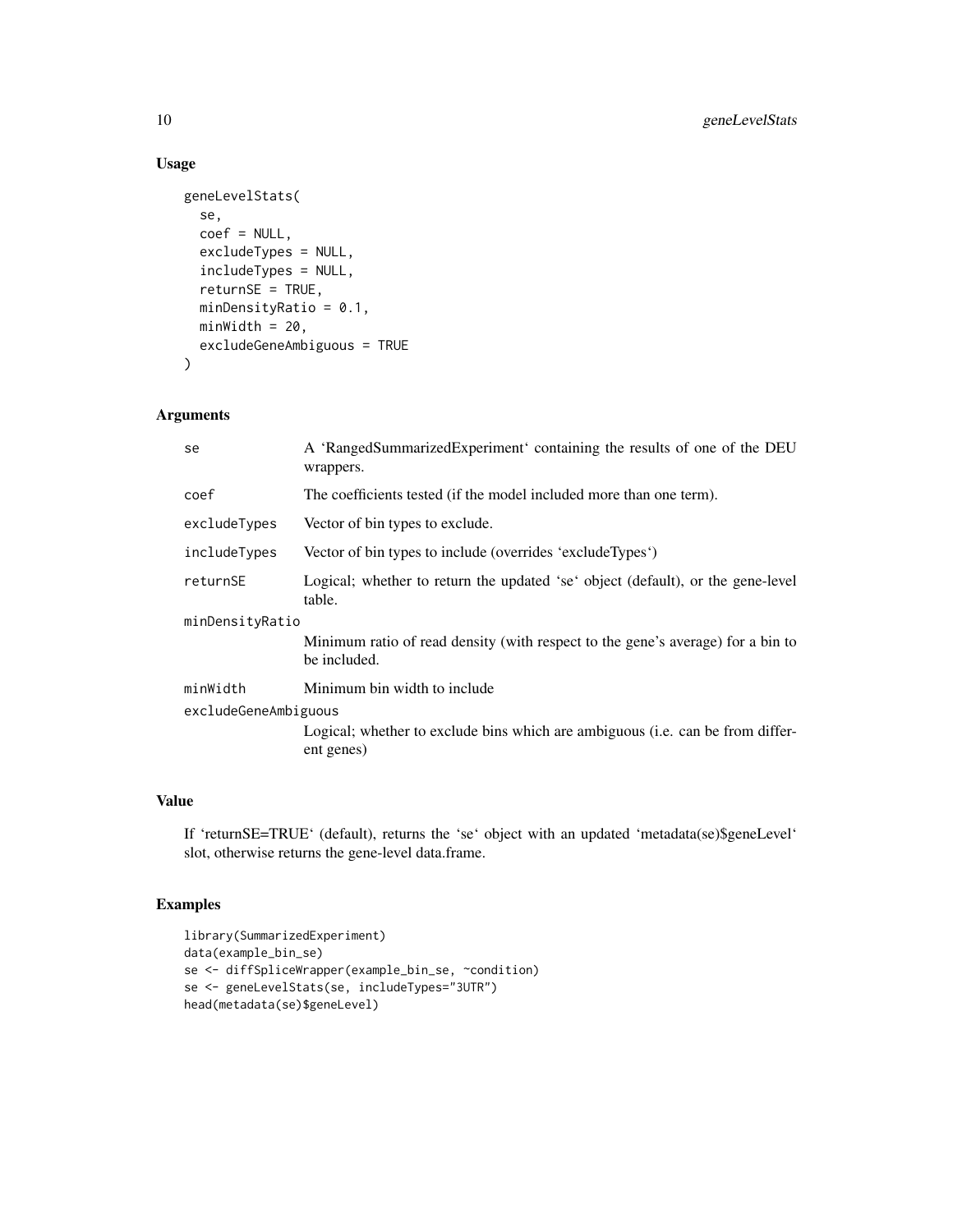<span id="page-10-0"></span>plotTopGenes *plotTopGenes*

# Description

plotTopGenes

# Usage

```
plotTopGenes(se, n = 10, FDR = 0.05, diffUTR = FALSE, alpha = 1, ...)
```
# Arguments

| se         | A bin-wise Summarized Experiment as produced by count Features and includ-<br>ing bin-level tests (i.e. having been passed through one of the DEU wrappers<br>such as diffSpliceWrapper or DEXSeqWrapper)                                                                                                                |  |
|------------|--------------------------------------------------------------------------------------------------------------------------------------------------------------------------------------------------------------------------------------------------------------------------------------------------------------------------|--|
| n          | The maximum number of genes for which to plot labels                                                                                                                                                                                                                                                                     |  |
| <b>FDR</b> | The FDR threshold above which to plot labels                                                                                                                                                                                                                                                                             |  |
| diffUTR    | Logical; if FALSE, uses absolute coefficients (appropriate for normal differen-<br>tial exon usage); if TRUE, uses non-absolute (ie changes should be in the same<br>direction across significant bins) and width-weighted scores (i.e. larger bins<br>have more weight) – this is relevant only when testing UTR usage. |  |
| alpha      | Points transparency                                                                                                                                                                                                                                                                                                      |  |
| .          | Passed to geom_label_repel; this can for instance be used to increase 'max.overlaps'<br>when not all desired gene labels are displayed)                                                                                                                                                                                  |  |

# Value

A ggplot

```
data(example_bin_se)
se <- diffSpliceWrapper(example_bin_se, ~condition)
plotTopGenes(se)
```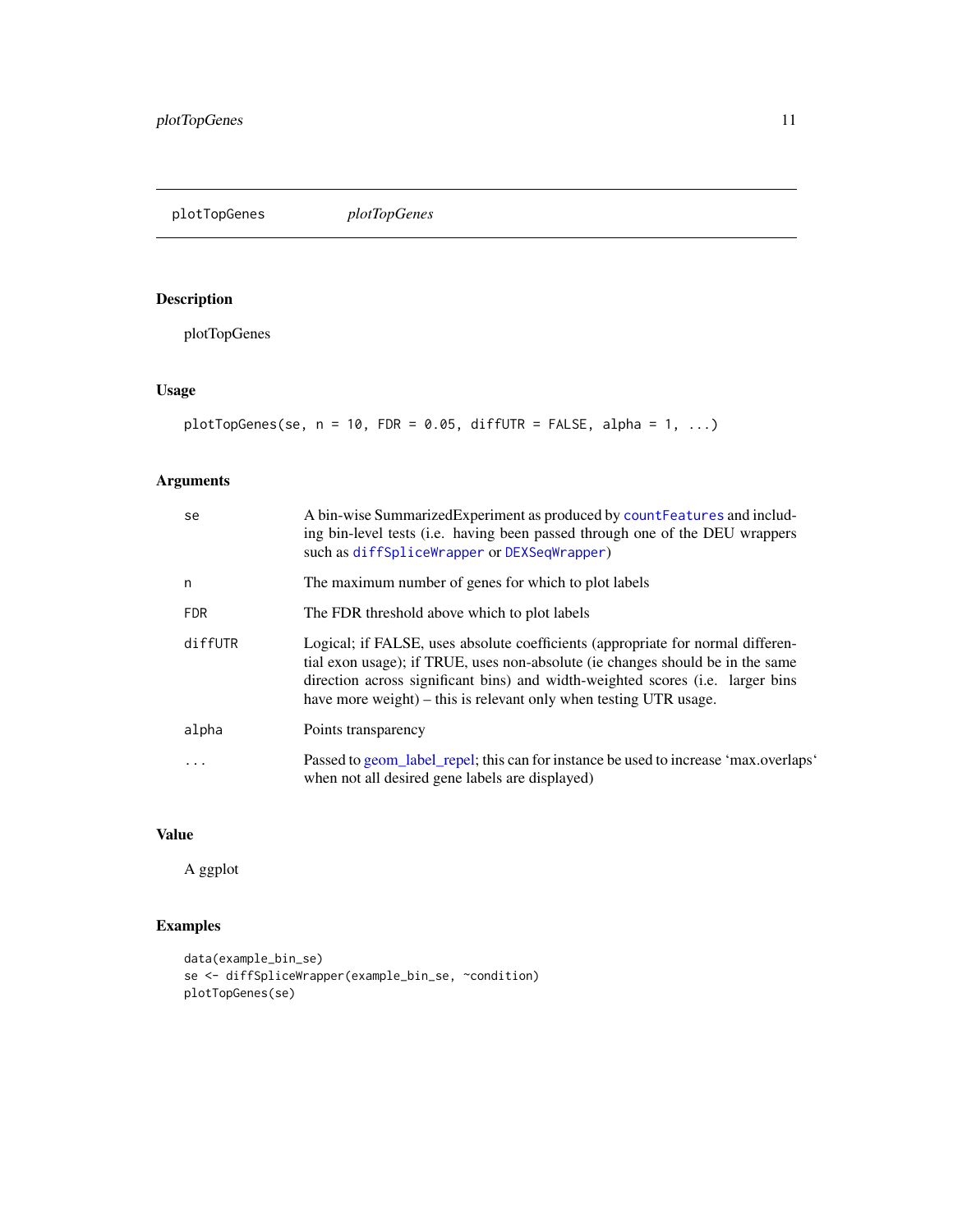<span id="page-11-0"></span>prepareBins *prepareBins*

# Description

prepareBins

# Usage

```
prepareBins(
 g,
 APA = NULL,onlyMainChr = TRUE,
 removeAntisense = TRUE,
 chrStyle = NULL,
 maxUTRbinSize = 15000,
 codingOnly = FALSE,
 genewise = FALSE,
 stranded = FALSE,
 verbose = TRUE
)
```
# Arguments

| A GRanges (or path to RDS file containing a GRanges) or path to a gtf file or<br>EnsDb object containing the gene annotation. |  |
|-------------------------------------------------------------------------------------------------------------------------------|--|
| A GRanges (or path to a GRanges in RDS format) or bed file containing the<br>alternative poly-A site database                 |  |
| Logical; whether to keep only main chromosomes                                                                                |  |
| removeAntisense                                                                                                               |  |
| Logical; whether to remove antisense APA sites                                                                                |  |
| Chromosome notation to convert to (default no conversion)                                                                     |  |
| Max width of new alternative UTR bins                                                                                         |  |
| Logical, whether to keep only coding transcripts                                                                              |  |
| Logical, whether annotation should be flattened genewise                                                                      |  |
| Logical, whether to perform disjoin in a stranded fashion.                                                                    |  |
| Logical, whether to print run information                                                                                     |  |
|                                                                                                                               |  |

# Details

See the vignette for more details.

### Value

A 'GRanges' object.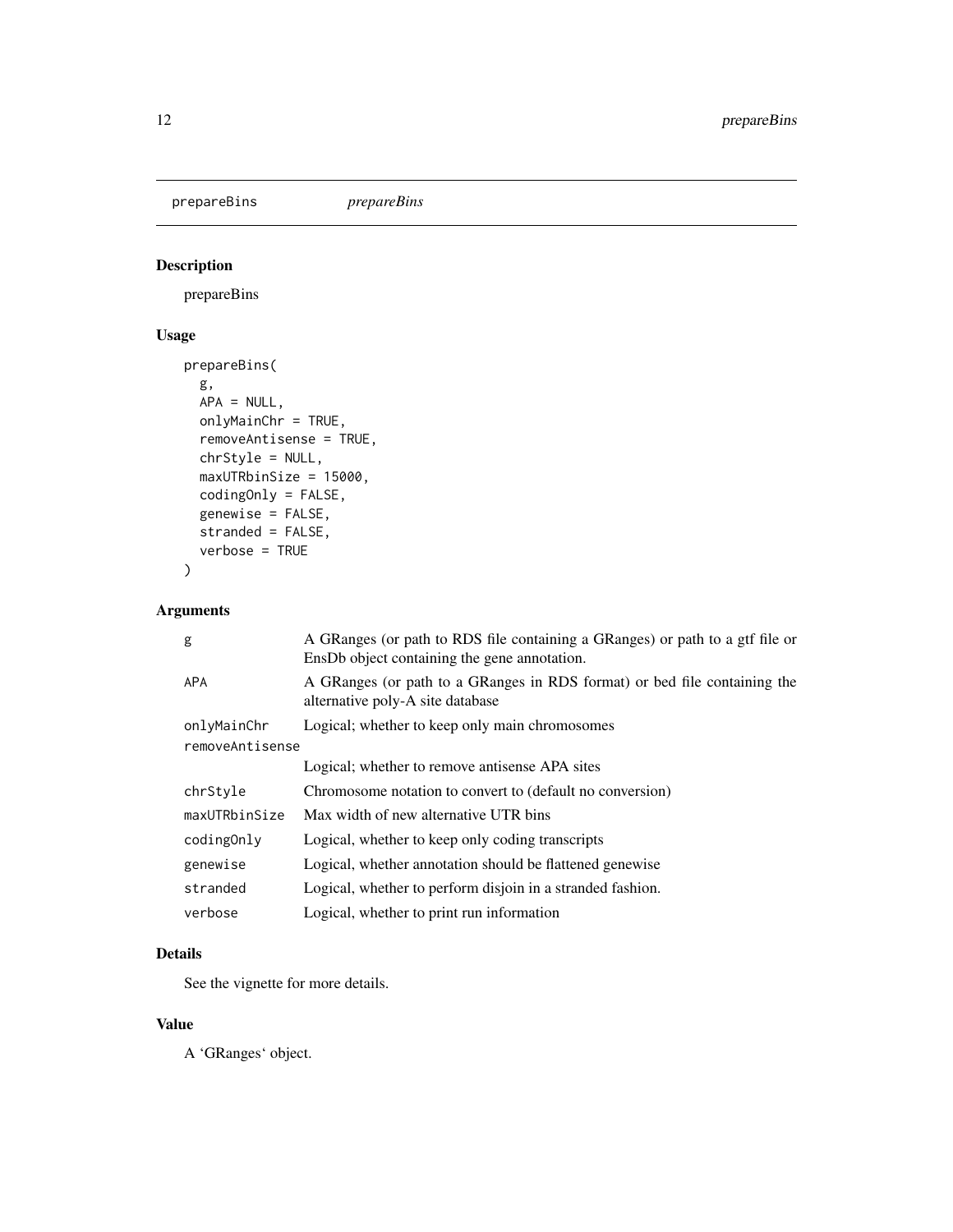#### <span id="page-12-0"></span> $r_{\rm{m}} = 13$

#### Author(s)

Stefan Greber

#### Examples

```
data(example_gene_annotation)
bins <- prepareBins(example_gene_annotation)
```
rn6\_PAS *Poly-A sites compendium for Rattus Norvegicus (Rno6)*

#### Description

These are the sites from polyA\_DB release 3.2, downloaded from [https://exon.apps.wistar.](https://exon.apps.wistar.org/PolyA_DB/v3/download/3.2/rat_pas.zip) [org/PolyA\\_DB/v3/download/3.2/rat\\_pas.zip](https://exon.apps.wistar.org/PolyA_DB/v3/download/3.2/rat_pas.zip), and lifted over to Rno6.

#### Value

a 'GRanges' object

simesAggregation *simesAggregation*

#### Description

Simes p-value correction and aggregation, adapted from link[limma]{diffSplice}

#### Usage

```
simesAggregation(p.value, geneid)
```
#### Arguments

| p.value | A vector of p-values                              |
|---------|---------------------------------------------------|
| geneid  | A vector of group labels such as gene identifiers |

### Value

A named vector of aggregated p-values

```
p \leftarrow runif(50)genes <- sample(LETTERS,50,replace=TRUE)
simesAggregation(p, genes)
```